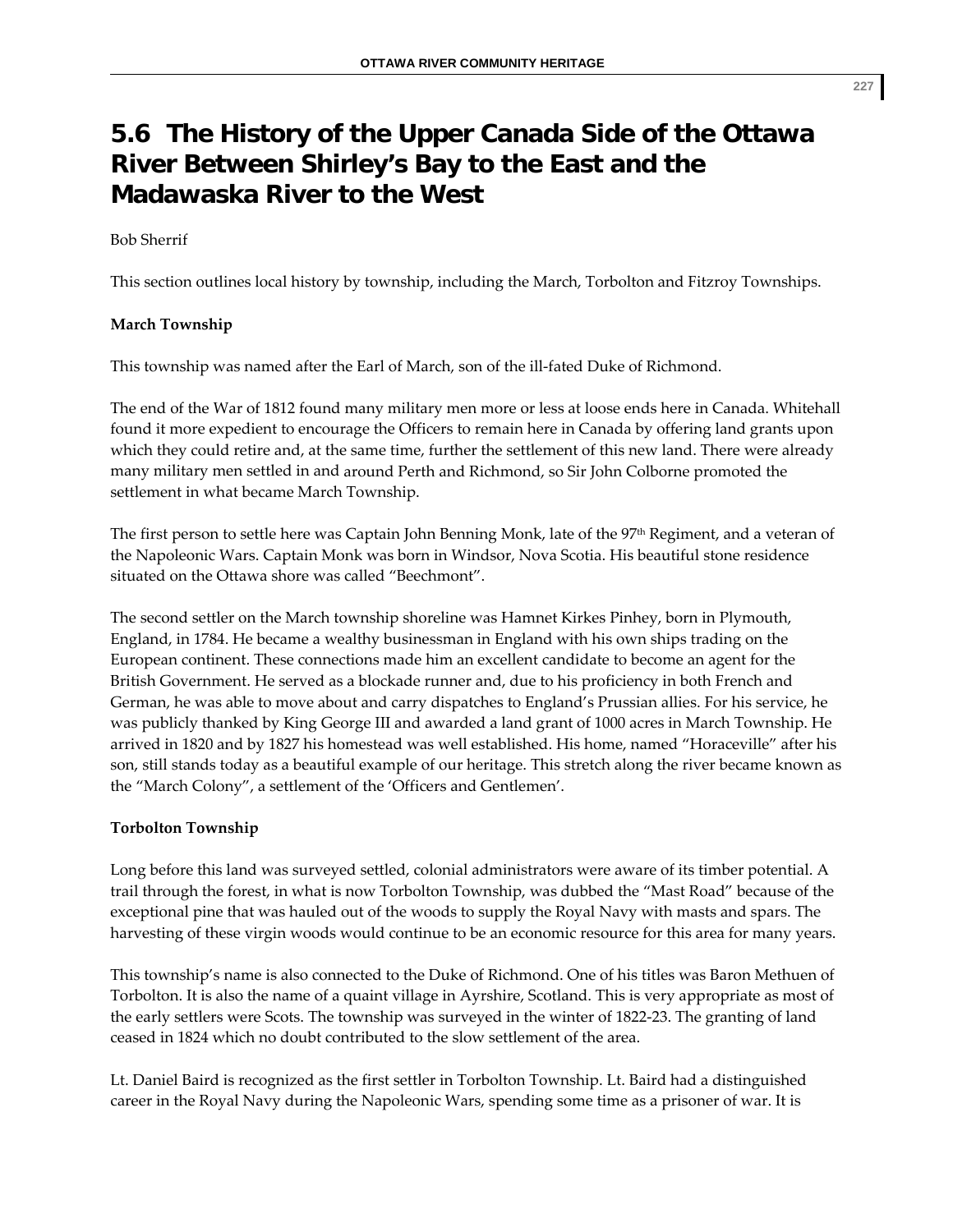recorded that he took possession of Baird's Grant May 26, 1824. His fine stone home is still in use today

#### **Fitzroy Township**

overlooking Buckham's Bay of the Ottawa River.

Charles Shirreff, and his four children, Robert, Charles Jr., Mary and Alexander, arrived in Fitzroy Township in 1819, just before it was surveyed. Charles' brother, John, was also with them. Their original grant of 3000 acres was later increased to 4500 acres. Charles Shirreff had a large impact on the early settlement of Fitzroy, which the Shirreffs founded. They went on the establish mills on the Carp River which flows into the Ottawa at this point. Settlement did not begin until 1823.

In March 1825, John Marshall and his wife, in‐laws to the Shirreffs, built a foundry at Marshall's Bay on the Ottawa above the Chats. Here he made boom chains, axes, sleigh runners, etc. to the river trade.

The youngest Shirreff son, Alexander, who worked for Col. By in Ottawa, took a leave of absence to explore and map the Upper Ottawa through Lake Nipissing into Georgian Bay. This exploration was to further Charles Shirreff's plans for an Ottawa River waterway. While this concept was not new, Charles Shirreff seized the idea as an excellent means of spurring settlement to the west. He undertook to promote the scheme widely. He succeeded in enlisting the support of many influential people at Whitehall and at Court; he produced an extensive paper on the virtues and benefits to Canada, which was widely circulated within England; a company was incorporated; and a personal fortune spent – all to no avail ‐ the Government could not be persuaded of the value of such a project. Thus Fitzroy Harbour was destined to remain the quiet village it is today and not the bustling commercial centre on a busy waterway, envisioned by Charles Shirreff.

#### **The Great Fire of 1870**

The exploitation of the vast timber stands in this area was dealt a devastating blow by the Great Fire of 1870. Starting in Lanark County in the west, the fire swept through the southern portion of Fitzroy, much of Torbolton, the northern half of Huntley, and practically all of March Township. It destroyed thousands of acres of virgin forest and sadly wiped out the old "March Colony" along the riverfront. The only home of these Officers and Gentlemen that survived the fire storm was Horaceville at Pinhey's Point.

#### **River Steamers**

The *Lady Colborne* appears to be the first of the paddleboats to provide service between Aylmer and Pontiac. She was probably named after the wife of Sir John Colborne, Governor of Upper Canada. She was launched at Aylmer, October 29, 1832. Her journey up the Ottawa saw her stopping at March, Constant Creek, Grierson's Landing, Buckham's Bay, Mohr's Clearing, Richard's Stopping Place, Horaceville and Fitzroy Harbour. The *Lady Colborne* was destroyed by fire in August 1846 at her berth in Aylmer.

The *Jessie Cassels* traveled between Aylmer and Pontiac. At Pontiac, freight and passengers were transferred to the Horse Railway for a 60‐minute journey, by‐passing the Falls. *The Emerald*, built at Aylmer in 1845, traveled the same route as the *Jessie Cassels* and carried freight and passengers. She was later used to tow timber rafts, then converted to a barge and eventually junked in 1880. The *Ann Sissons*